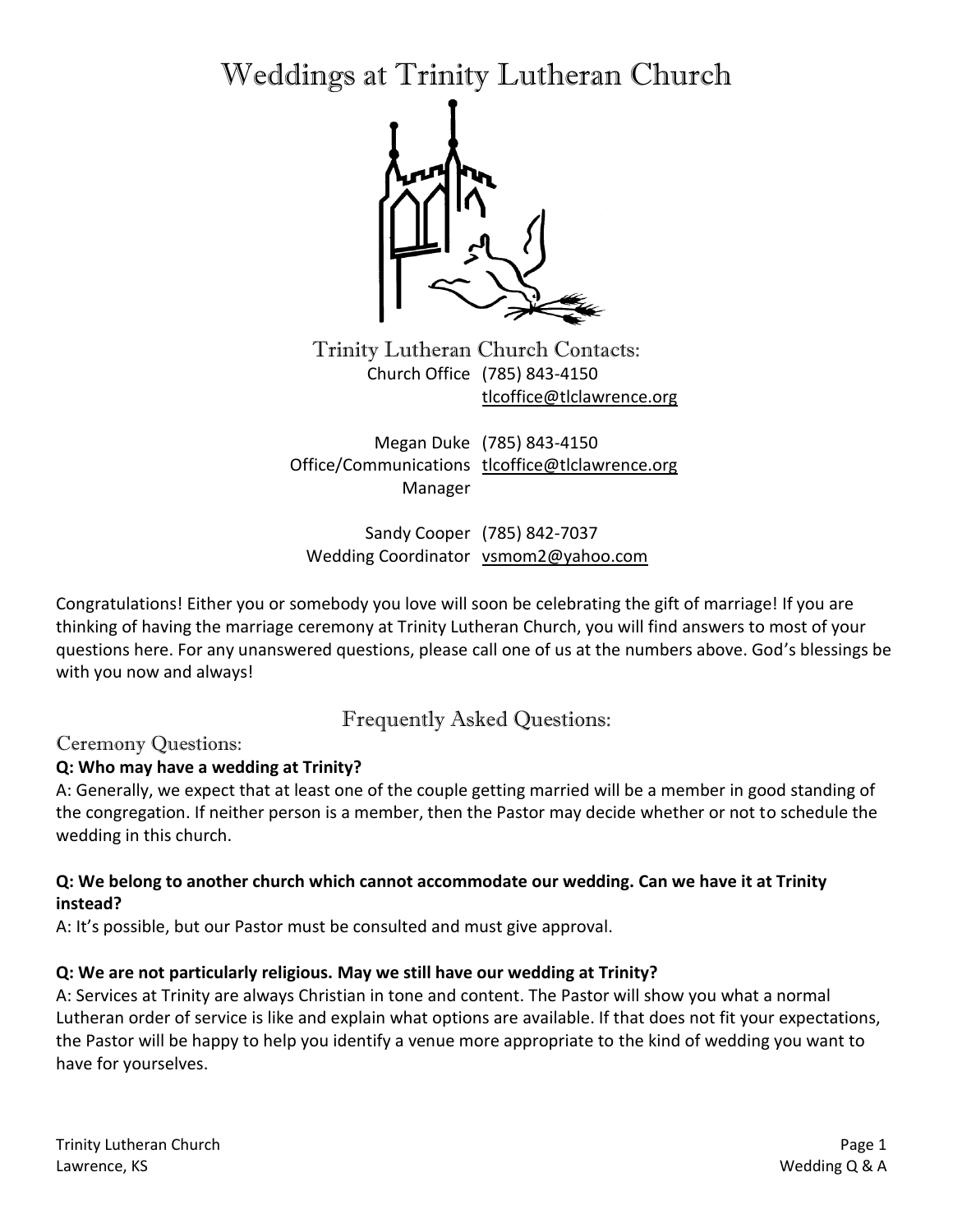### **Q: Who may preside at our wedding?**

A: Again, Trinity's Pastor generally presides at all weddings. However, the Pastor may permit another minister to conduct your service. Please talk to our Pastor about your situation.

#### **Q: When may weddings be scheduled?**

A: It's easier to say when weddings may **not** be scheduled. It is not church practice to conduct wedding during the seasons od Advent or Lent, nor on the days of Christmas or Easter. Weekends of national holidays are available only to active members of Trinity.

#### **Q: What about music?**

A: You may discuss music choices with the Pastor who has sole authority to decide what music may be performed and who may perform it on our premises.

#### **Q: What about alcohol?**

A: Short answer: NO. We expect the entire bridal party to be sober on arrival, during the ceremony, and at all times while on our premises. No alcoholic beverages (apart from wine at Holy Communion) are permitted on the premises. **Failure to adhere to this policy shall result in immediate cancellation of the wedding and loss of the entire deposit.**

### **Q: What policies affect photographers and videographers?**

A: Photographers and videographers must meet with the approval of the Pastor and Wedding Coordinator. Trinity expects everyone present at the wedding, amateurs and professionals alike, to show respect for the ceremony as an act of worship. This means no flash or special lighting devices will be tolerated. Photographers may work from the side aisles, balcony, or the very back of the room during the ceremony, but must remain out of the line of sight, keep absolutely quiet, and refrain from any action that may mar furniture. If cameras interfere with the orderly conduct of the service, the Pastor has the right to stop the service and wait until those present compost themselves with appropriate decorum.

### **Q: What about decorating the chancel (the front of the sanctuary)?**

A: The furnishings, paraments, candles, and decorations in place in the chancel must remain undisturbed. Nothing may be removed from the altar nor placed upon it, not even flowers or a unity candle. The Wedding Coordinator must approve any decorations to be placed in the chancel or sanctuary.

### **Q: What about flowers?**

A: Flowers may **not** be placed **on** the altar, but may be placed beside, before, or behind it. You must provide your own stands and vases. Only natural flowers may be displayed in the chancel, nothing artificial. However, artificial flowers may be utilized in decorations in the nave (the area where the pews stand).

#### **Q: What about decorations?**

A: We have 16 rows of pews, and decorations may be attached with elastic bands, pew clips, ribbons, or strings. No form of pins or adhesives may be used to affix decorations, as these mar the furniture. Again, please discuss these details with the Wedding Coordinator.

### **Q: Can we throw rice or birdseed after the ceremony?**

A: No. These create slip hazards which our insurers will not tolerate.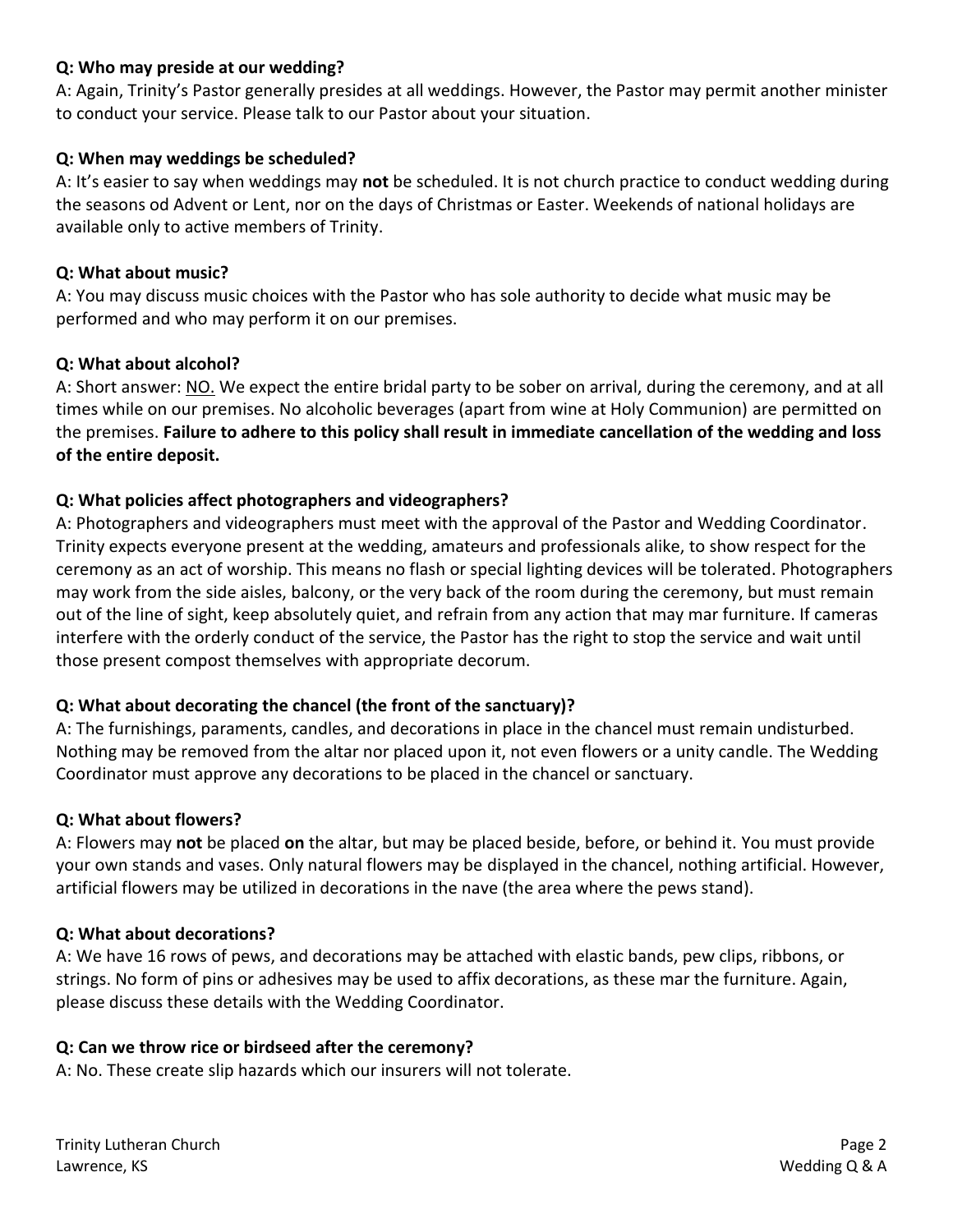# Scheduling Questions:

**Q: We are anxious to make plans for all that we want to do on the wedding day. When can we get started?** A: Do **not** sign any contracts with anyone until you are certain that Trinity has received your deposit and confirmed the date of your wedding! We are **not** responsible for any commitments you make with parties other than our own staff.

## **Q: How do we determine if a particular date is available?**

A: Call Megan Duke, our Office and Communications Manager, and ask her to check the church's calendar. She can pencil in tentative dates, but don't lock in any plans until you have secured the date with a deposit!

### **Q: When should we contact the Pastor?**

A: Immediately! The sooner the better, particularly if you have special concerns or needs.

### **Q: Is a rehearsal necessary?**

A: The rehearsal is important. It only required 30-60 minutes, and it helps participants to know where to go and what to expect during the wedding. Plan on it and make sure everyone with a role in your service shows up on time and ready to participate.

## **Q: What about rooms for getting dressed and preparing?**

A: There are rooms for the bridal part, bride, and groomsmen, as well as restrooms conveniently located around the building.

## **Q: When can we access the facility on the wedding day?**

A: The Wedding Coordinator will open the building three hours before the service, and will lock it up one hour after the service concludes, or, if the reception is at Trinity, one hour after the reception ends. If extra time is needed, the fee increases by the hour. Automobiles parked in our parking lot must be removed before 8:00 a.m. on Sunday.

### **Q: How late may we be in the church?**

A: If your wedding is on a Saturday, the wedding party must remove all belongings from worship spaces by 8:00 p.m. Reception areas must clear by 10:00 p.m. The parking lot must be cleared before 8:00 a.m. the following morning.

### Deposit Questions:

# **Q: Will a deposit be required?**

A: Yes, a \$300 deposit is required to secure a date on the calendar. After that has been received, our Wedding Coordinator will call you and begin walking you through preparations for the wedding.

# **Q: If we cancel the wedding, do we lose our deposit?**

A: If you notify our office at least 90 days in advance of the scheduled date of your wedding, Trinity will refund a portion of the deposit. We will deduct \$50 for each consultation with the Wedding Coordinator and/or organist. If you cancel within 90 days of the date, the entire deposit will be forfeited.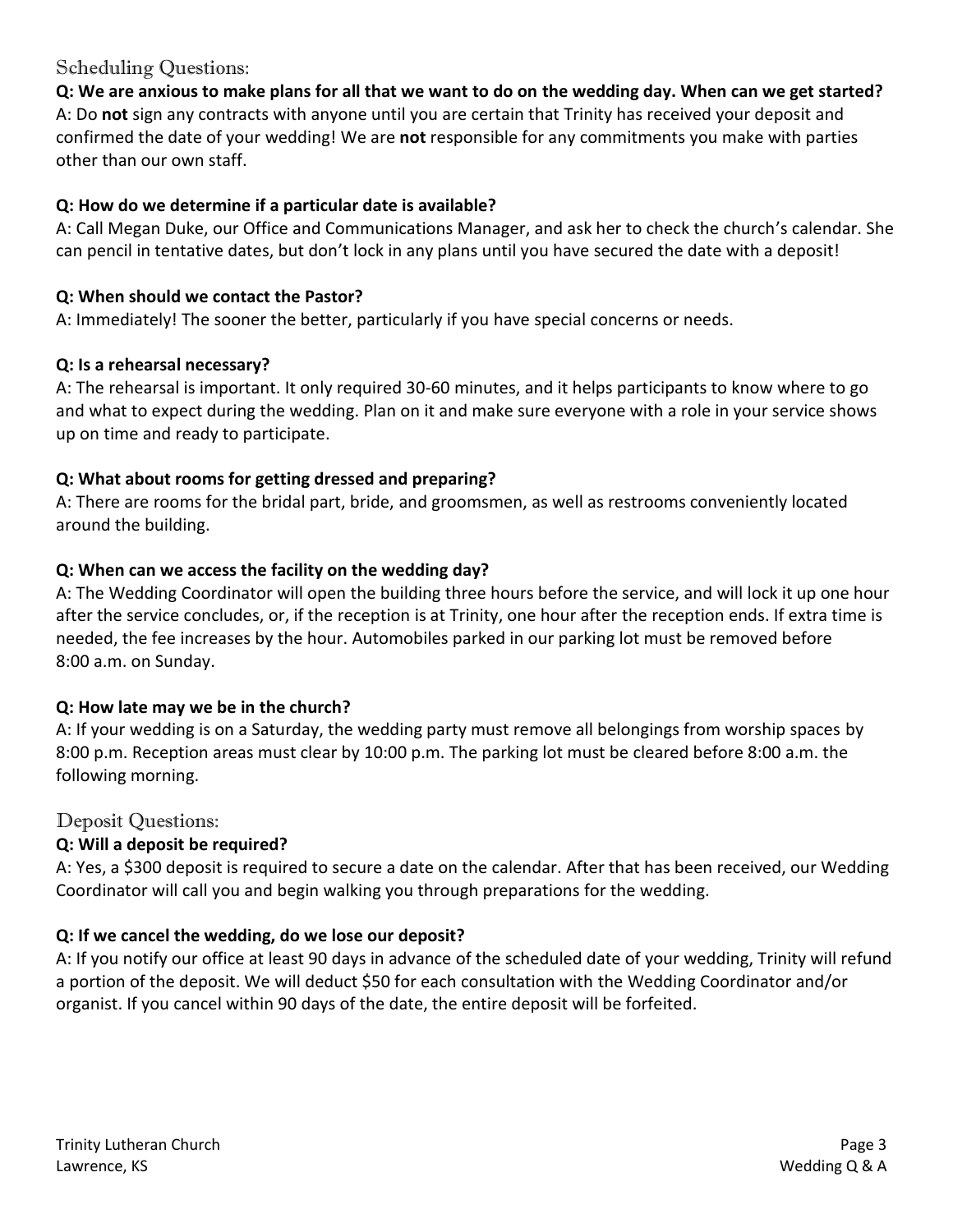## **Q: Will we ever get our deposit back?**

A: We hope to refund your deposit in full, but that depends on the church being returned to the same condition as it was prior to the wedding, as well as compliance with our wedding policies. If there is any damage to our property, loose trash, or necessary custodial services following the wedding, Trinity retains discretion to use the deposit to recover any costs to the church.

## Wedding Coordinator Questions:

## **Q: What does the Wedding Coordinator do?**

A: The Wedding Coordinator meets with you at least three times. When you first meet, the Coordinator will review our policies with you, gather necessary information, and have you sign a fee agreement. Prior to the rehearsal, the Coordinator meets with you to confirm your plans. Finally, the Coordinator assists with the wedding rehearsal, ceremony, and (if needed) the on-site reception.

### **Q: Can we hire a wedding consultant instead of the Wedding Coordinator?**

A: Not *instead of* our Coordinator, because we know our facility as another consultant will not know it, and because we are responsible for what happens on our premises. However, you may, at your discretion and with the approval of our Wedding Coordinator, secure the services of an outside wedding consultant or planner. Just remember, that person must adhere to Trinity's policies and cooperate with our Coordinator.

## Other Questions:

## **Q: We are active Christians and want to keep things simple. What are our options?**

A: Schedule your wedding within a regular Sunday service! It is a wonderful way to bring down costs, affirm your love for members of the church, and enjoy a festive ceremony! If you choose this option, Trinity waives its required fees and honoraria.

### **Q: Are we expected to attend pre-marital counseling with the Pastor?**

A: Yes, but if you do not live locally, the Pastor may authorize another appropriate person to provide pre-marital counseling nearer to where you live. Pre-marital counseling is not intended to determine your chances of success, but to help you make a good relationship better, grounded in faith and practical wisdom.

### **Q: What about wedding licenses?**

A: Trinity requires couples to have a valid wedding license before the wedding ceremony. The State of Kansas requires both of you to appear together at a district courthouse to obtain a license to marry. The license is not valid until three days after it is issued, but it will remain valid for six months afterwards. The Pastor needs to receive it in hand no later than at the time of the rehearsal.

### **Q: What spaces are available for our wedding?**

A: It's a big building with lots of spaces to consider:

- The Sanctuary is our primary worship space and seats about 250 comfortable, but could squeeze in a maximum of 300.
- The Chapel offers a smaller space for a wedding with 80 guests or less.
- The Courtyard is a lovely open-air space in the center of the facility for a very small wedding with just a few guests.